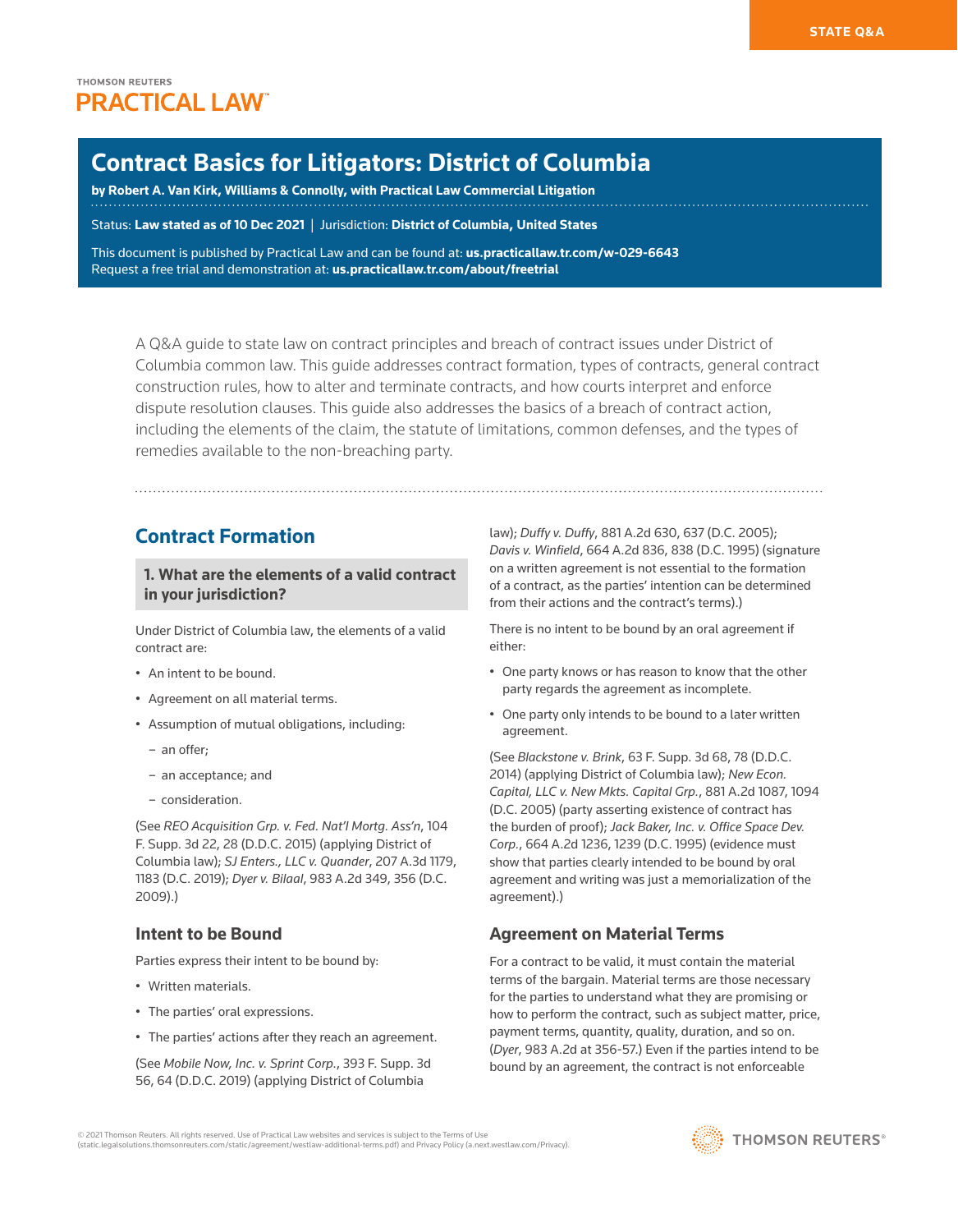unless the court can determine what the parties agreed to do (*Strauss v. NewMarket Glob. Consulting Grp.*, *LLC*, 5 A.3d 1027, 1033 (D.C. 2010) (whether a term is material is a question of fact); *1836 S St*. *Tenants Ass'n, Inc. v. Estate of B. Battle*, 965 A.2d 832, 839 (D.C. 2009); *Eastbanc, Inc. v. Georgetown Park Assocs. II, L.P.,* 940 A.2d 996, 1002 (D.C. App. 2008); *Duffy*, 881 A.2d at 637 (to be enforceable, a contract must be sufficiently definite regarding material terms)).

District of Columbia courts enforce oral agreements if they are valid and do not violate the statute of frauds (*Kramer Associates, Inc. v. Ikam, Ltd.*, 888 A.2d 247, 251-52 (D.C. 2005); see Question 2). An oral contract is valid if the parties:

- Agree on all material terms.
- Intend to be bound by the terms of the oral agreement

(See *Rios v. I.S. Enters., Inc.*, 113 F. Supp. 3d 283, 284 (D.D.C. 2015) (applying District of Columbia law); *Strauss*, 5 A.3d at 1033; *Jack Baker, Inc.*, 664 A.2d at 1238; *Perles v. Kagy*, 473 F.3d 1244, 1251 (D.C. Cir. 2007) (applying District of Columbia law) (in reviewing an oral agreement, courts also consider the importance of the transaction and the amount of money or other rights at stake).)

#### **Assumption of Mutual Obligations**

Parties express mutuality, or a meeting of the minds, through the requirements of:

- An offer.
- An acceptance.
- Consideration.

#### **Offer**

An offer is a manifestation of an intent to be bound without further action on the part of the offeror. A valid offer must contain all material terms of the bargain and is binding on the offeror if the offeree properly accepts the offer. (*1836 S St.*, 965 A.2d at 839.)

#### **Acceptance**

A party accepts an offer when:

- The party has knowledge of and agrees to the essential terms of the offer.
- The acceptance:
	- complies with the offer's terms; and
	- was clear and unequivocal, or otherwise reasonable under the circumstances.

• (See *1836 S St*., 965 A.2d at 839; *Malone v. Saxony Coop. Apartments, Inc.*, 763 A.2d 725, 728 (D.C. 2000); *REO Acquisition*, 104 F. Supp. 3d at 28 (applying District of Columbia law) (an acceptance containing new material terms is a counteroffer and must be accepted by the offeror to form an enforceable contract).)

#### **Consideration**

Consideration is either a benefit to the promisor or a detriment to the promisee. It generally exists when the parties exchange promises and each party undertakes to do or refrain from doing something that the party is otherwise under no legal obligation to do. (*Eastbanc*, 940 A.2d at 1003; *Wash. Inv. Partners of Del., LLC v. The Secs. House, K.S.C.C.*, 28 A.3d 566, 574–75 (D.C. 2011).)

# **2. What categories of contracts must be in writing to satisfy your jurisdiction's statute of frauds?**

Under District of Columbia law, the statute of frauds requires certain types of agreements to be in writing and signed by the person against whom enforcement is sought.

The types of contracts required to be in writing include:

- An agreement by an executor or administrator to answer for damages out of his own estate (D.C. Code § 28-3502).
- An agreement by the defendant to answer for the debt, default, or miscarriage of another person (D.C. Code § 28-3502).
- An agreement made on consideration of marriage (D.C. Code § 28-3502).
- An agreement on a contract or sale of real estate, of any interest in or concerning it. For example, a promise to provide a right of first refusal to purchase real estate is unenforceable unless it is in writing and signed (D.C. Code § 28-3502.)
- An agreement that is not to be performed within one year from the date it was made (D.C. Code § 28-3502).
- An agreement creating an estate for a term greater than one year in real estate, unless created by deed ([D.C. Code § 28-3501\)](http://us.practicallaw.thomsonreuters.com/Link/Document/FullText?findType=L&pubNum=1000869&cite=DCCODES28-3501&originatingDoc=I953074096d7a11ebbea4f0dc9fb69570&refType=LQ&originationContext=document&vr=3.0&rs=cblt1.0&transitionType=PLDocumentLink&billingHash=DFE7A1AB4DAB874B74CB66BD44DA5AE266BDFB43D49B2FFB9BE893E186EC7638&contextData=(sc.Search)).
- A contract creating a trust or confidence of real estate (D.C. Code § 28-3503).
- An agreement creating a grant or assignment of a trust or confidence (D.C. Code § 28-3503).

2021 Thomson Reuters. All rights reserved. Use of Practical Law websites and services is subject to the Terms of Use<br>(static.legalsolutions.thomsonreuters.com/static/agreement/westlaw-additional-terms.pdf) and Privacy Poli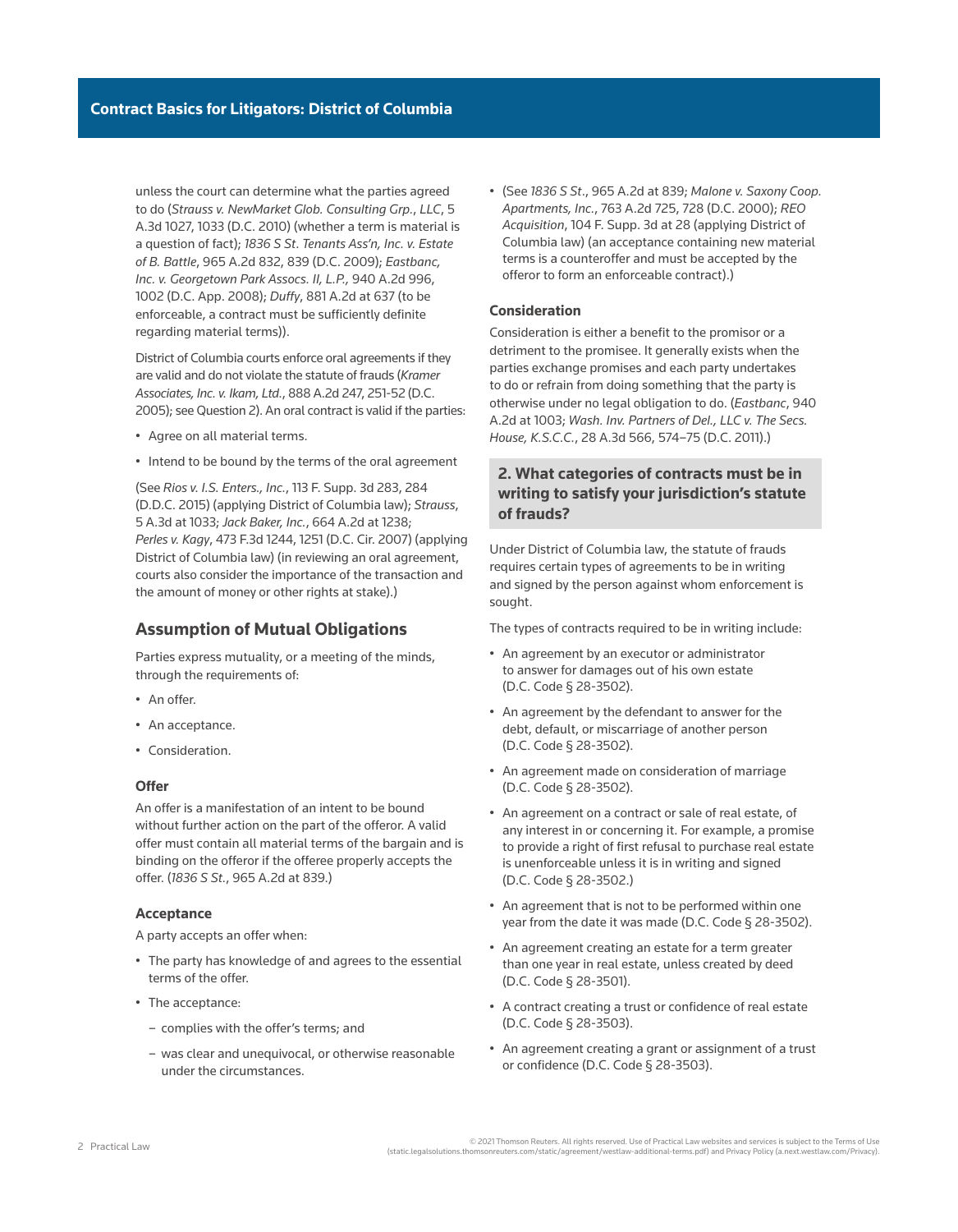- An agreement conveying real estate by which a trust or confidence is or may arise or result by the implication or construction of law, or is transferred or extinguished by an act or operation of law (D.C. Code § 28-3503).
- An agreement on a simple contract of a new or continuing contract that would take the case out of the operation of the statute of limitations or deprive a party of the benefit of the statute (D.C. Code § 28-3504).
- An agreement to pay a debt contracted during infancy, made after full age, except for necessaries (D.C. Code § 28-3505).

(See D.C. Code §§ 28-3501 to 3505.)

Under District of Columbia's Uniform Commercial Code, contracts for the sale of goods involving the price of five hundred dollars or more must be in writing and signed (D.C. Code § 28:2-201(1); *Segal Wholesale, Inc. v. United Drug Svc.*, 933 A.2d 780, 784 (D.C. 2007)).

### **3. In your jurisdiction, what must the writing contain to satisfy the statute of frauds?**

Under District of Columbia law, a writing satisfies the statute of frauds if it:

- Contains all essential terms of the agreement.
- Adequately identifies the parties to the contract.
- Is signed by the party against whom enforcement is sought or by a person authorized to sign by the party against whom enforcement is sought.

(See *Rumber v. Dist. of Columbia*, 598 F. Supp. 2d 97, 105 (D.D.C. 2009) (applying District of Columbia law); *Clay v. Hanson*, 536 A.2d 1097, 1102 (D.C. 1988) (unilateral letter sent by purchaser to vendor did not satisfy the statute of frauds where it was not signed by the vendor, the party against whom the contract will be enforced); *Apostolides v. Colecchia*, 221 A.2d 437, 438-39 (D.C. 1966).)

The statute of frauds does not require that the parties enter a formal contract. A writing satisfies the statute of frauds if it sets out the agreement's essential terms and is signed by the party against whom enforcement is sought, or its authorized agent (D.C. Code Ann. § 28- 3502; *Uhar & Co. v. Jacob*, 710 F. Supp. 2d 45, 50 (D.D.C. 2010) (applying District of Columbia law).) An agreement need not be contained in a single document. Instead, an agreement may consist of several documents if one document is signed by the party to be charged and the other documents clearly indicate that they relate to the same transaction. (*Clay*, 536 A.2d at 1100.)

# **Types of Contracts**

**4. Describe the types of contracts your jurisdiction recognizes. Please include how your jurisdiction defines each type.**

The District of Columbia recognizes the following types of contracts:

- Express contracts.
- Implied-in-fact contracts.
- Implied-in-law contracts.
- Bilateral and unilateral contracts.

#### **Express Contracts**

An express contract is an agreement arrived at by the parties' words, whether oral or written. Under District of Columbia law, the parties form a contract when they agree to all material terms and intend to be bound. (*United House of Prayer for All People v. Therrien Waddell, Inc.*, 112 A.3d 330, 337-38 (D.C. 2015).)

#### **Implied-in-Fact Contracts**

An implied-in-fact contract has all the required elements of a binding contract, but the contract has not been written or stated in specific terms orally. The contract is inferred from the parties' conduct, communication, course of dealing, or industry custom (see *Boyd v. Kilpatrick Townsend & Stockton*, 164 A.3d 72, 81 (D.C. 2017); *Steuart Inv. Co. v. The Meyer Group, Ltd.*, 61 A.3d 1227, 1233-34 (D.C. 2013).)

Courts often find an implied-in-fact contract where one party provides services to another and seeks to recover under quantum meruit. In those cases, the party seeking payment for services rendered must prove:

- Valuable services rendered by the plaintiff.
- Services were rendered for the person from whom recovery is sought.
- The services were accepted and benefitted that person.
- The services were rendered under circumstances which reasonably notified the person that the plaintiff, in performing such services, expected to be paid.

(See *Boyd*, 164 A.3d at 81; *Jordan Keys & Jessamy, LLP v. St. Paul Fire and Marine Ins. Co.*, 870 A.2d 58, 62 (D.C. 2005) (implied-in-fact contract does not exist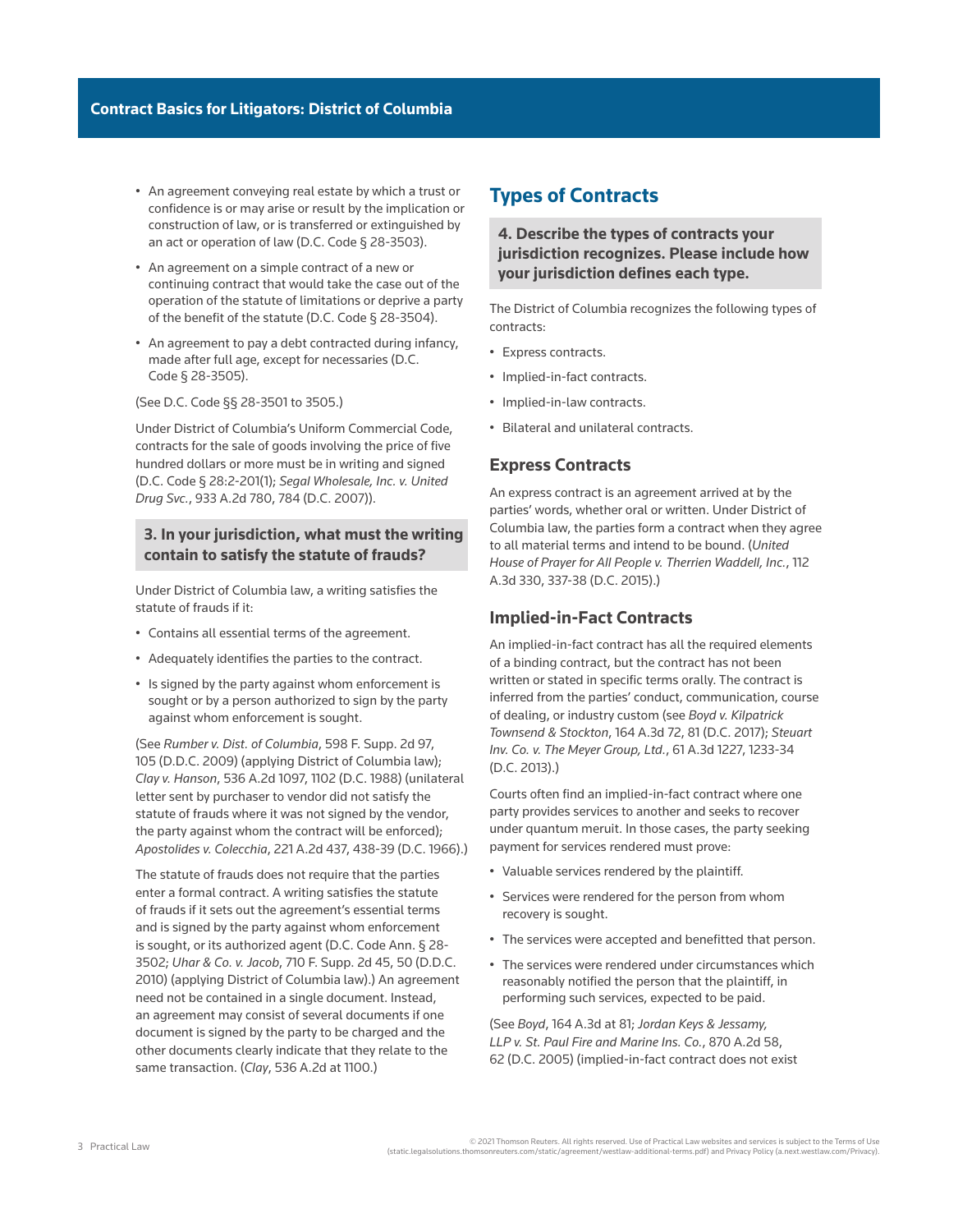where the defendant never agreed to pay the plaintiff, but rather refused the plaintiff's demand for payment); *Paul v. Howard Univ.*, 754 A.2d 297, 311 (D.C. 2000) (plaintiff must plead and prove all elements of an express contract, such as offer, acceptance, and consideration, to establish an implied-in-fact contract); *New Econ. Capital, LLC*, 881 A.2d at 1095 (Stating, "unlike an implied-inlaw 'quasi-contract,' an implied-in-fact contract is a true contract that contains all the required elements of a binding agreement") (citation omitted)).

An implied-in-fact contract cannot exist if the parties have an express contract (*Jordan Keys & Jessamy, LLP*, 870 A.2d at 64). Subject to certain narrow exceptions, under District of Columbia law, the statute of frauds does not bar recovery under a *quantum meruit* theory (*Mace v. Domash*, 2008 WL 11417279, at \* 6 (D.D.C. Dec. 1, 2008)).

### **Implied-in-Law Contracts**

Quasi-contract, or an implied-in-law agreement, exists when there is no valid agreement between the parties, but the plaintiff conferred a benefit on the defendant, and it is inequitable to allow the defendant to retain the benefit without paying for its value (*Peart v. Dist. of Columbia Housing Auth*., 972 A.2d 810, 813-14 (2009)). A party asserting a quasi-contract claim typically seeks restitution for promissory estoppel or unjust enrichment *(Peart*, 972 A.2d at 813-14; *Wallace v. Eckert, Seamans, Cherrin & Mellot, LLC*, 57 A.3d 943, 958 (D.C. 2012))*.* Unjust enrichment is not based on whether there was a duty to bestow a benefit, but whether justice warrants recovery as if there had been a promise to pay (*4934, Inc. v. District of Columbia Dep't of Emp't Servs*., 605 A.2d 50, 55 (D.C. 1992)).

A party can plead a quasi-contract claim in the alternative to a breach of contract claim, but recovery under both is generally impermissible (see *Falconi-Sachs v. LPF Senate Square, LLC*, 142 A.3d 550, 556 (D.C. 2016); *Harrington v. Troutman*, 983 A.2d 342, 347 (D.C. 2009) (contract will not bar an unjust enrichment claim if there is a basis to set aside the contract as unenforceable)).

# **Bilateral and Unilateral Contracts**

A bilateral contract is an agreement that involves an exchange of reciprocal promises (*Glenn v. Fay*, 281 F. Supp. 3d 130, 140 (D.D.C. 2017) (applying District of Columbia law) (noting that a bilateral contract can become a unilateral contract by full performance on one side); *Wash. Nat'ls Stadium LLC v. Arena, Parks, & Stadium Sols., Inc.*, 192 A.3d 581, 587 (D.C. 2018) (breaching the contract does not convert the contract to a unilateral contract)).

A unilateral contract results from the exchange of a promise for an act. A unilateral contract does not bind either party until the promisee accepts the offer by completing the promised act. (*Wash. Nat'ls Stadium LLC*, 192 A.3d at 587.) The performance of the act constitutes acceptance of the offer and creates a contract (*King v. Indus. Bank of Washington*, 474 A.2d 151, 156 (D.C. 1984)).

# **Construction of Contracts**

**5. What are the general rules of contract construction in your jurisdiction? For example, rules construing inconsistencies, intention of the parties, definitions, etc.**

### **Intention of the Parties**

Under District of Columbia law, courts use the objective law test when interpreting contracts. This test requires courts to determine a contract's meaning by the plain meaning of the words used and how a reasonable person in the parties' position would interpret those words. (See *Carlyle Inv. Mgmt. LLC v. Ace Am. Ins. Co.*, 131 A.3d 886, 894-95 (D.C. 2016); *Dyer*, 983 A.2d at 357 (courts determine whether the parties agreed to a contract based on their agreements' terms, not the parties' subjective intentions).)

The agreement's written terms govern the parties' rights and liabilities regardless of their intent when they entered into the contract unless:

- The written language is ambiguous in that it does not have a clear and definite understanding.
- The contract is a result of fraud, duress, or mutual mistake.

(See *DSP Venture Grp., Inc. v. Allen*, 830 A.2d 850, 852 (D.C. 2003); *Geiger v. Crestor Bank*, 778 A.2d 1085, 1091 (D.C. 2001); *Isaac v. First Nat. Bank of Maryland*, 647 A.2d 1159, 1162 (D.C. 1994) (noting that the concept of "meeting of the minds" may make sense in the context of contract formation or negotiation, but not where there is a written contract that is clearly executed by the party sought to be charged).)

#### **Grammar and Meanings**

Under District of Columbia law, courts examine a contract on its face, giving words their ordinary and plain meaning unless it is evident the terms have a technical or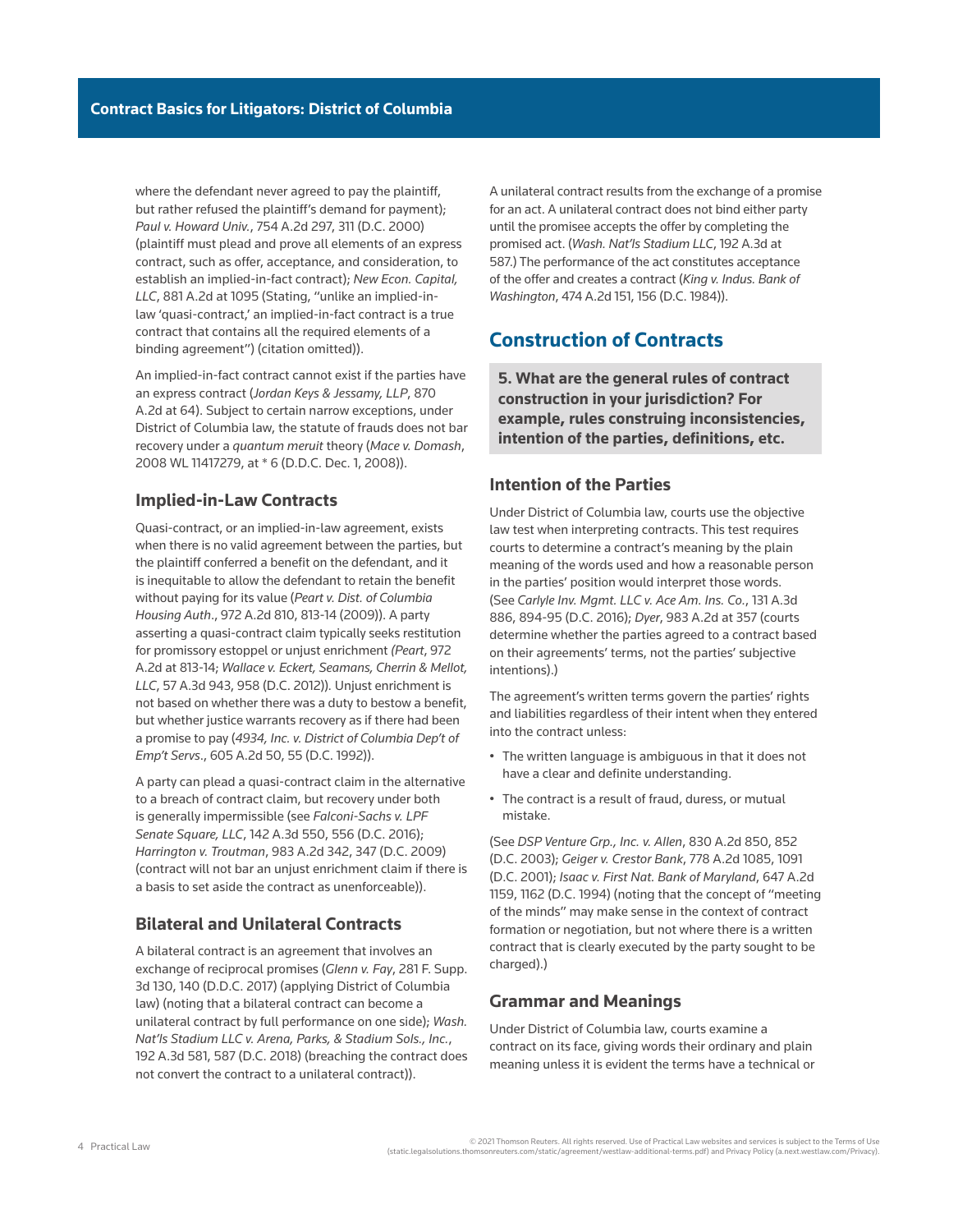specialized meaning (*Carlyle Inv. Mgmt. LLC*, 131 A.3d at 894-95). Courts follow the contract terms' settled usage and will not create an ambiguity where none exists (*Dyer*, 983 A.2d at 355).

# **Implied Terms**

In addition to the written provision of a contract, certain terms and conditions are implied as a matter of law. For example, all contracts contain an implied covenant of good faith and fair dealing. The implied covenant prevents either party from violating norms of decency, fairness, and reasonableness. (*Molock v. Whole Foods Market, Inc.*, 297 F. Supp. 3d 114, 132-33 (D.D.C. 2018) (applying District of Columbia law); *Wright v. Howard Univ.*, 60 A.3d 749, 754 (D.C. 2013).) While the meaning of good faith varies depending on the context, to succeed on a claim that the defendant has violated the implied covenant of good faith and fair dealing, a plaintiff must allege conduct that is bad faith, arbitrary, or capricious (*Wright*, 60 A.3d at 756; *Allworth v. Howard Univ.*, 890 A.2d 194, 201-02 (D.C. 2006) (each party to a contract cannot destroy or injure the other party's right to receive contract benefits)).

# **Entire Contract**

Under District of Columbia law, courts consider the entirety of the contract when interpreting a contract and try to interpret the contract in a way that gives effect to all its provisions (see *Hunt Constr. Grp. Inc. v. Nat'l Wrecking Corp.*, 587 F.3d 1119, 1121 (D.C. Cir. 2009) (applying District of Columbia law); *Steele Foundations, Inc. v. Clark Const. Group, Inc.*, 937 A.2d 148, 154 (D.C. 2007); *Akassy v. William Penn Apts. Ltd. P'ship*, 891 A.2d 291, 303 (D.C. 2006)).

Absent fraud or mistake, a party who signs a contract is bound by a contract that they had an opportunity to read, whether they did so or not (see *Proulx v. 1400 Pennsylvania Ave., SE, LLC*, 199 A.3d 667, 672 (D.C. 2019)).

### **Ambiguity or Inconsistency**

A contract is ambiguous if the language is reasonably susceptible to different constructions, interpretations, or meanings (*Abdelrhman v. Ackerman,* 76 A.3d 883, 888 (D.C. 2013); *Debnam v. Crane Co.*, 976 A.2d 193, 197-98 (D.C. 2009)).

A court examines the document on its face, giving the language its plain meaning to determine if the contract is ambiguous. A writing is not ambiguous where the court can determine its meaning without extrinsic

evidence. If the court identifies an ambiguity, it may use extrinsic evidence to resolve the ambiguity. A court should not create ambiguity where none exists merely because the parties disagree over the meaning of the words in the contract. (*Tillery v. District of Columbia Contract Appeals Bd.*, 912 A.2d 1169, 1176-78 (D.C. 2006); *Bragdon v. Twenty-five Twelve Assocs., Ltd. P'ship*, 856 A.2d 1165, 1170 (D.C. 2004); *Washington Props., Inc. v. Chin, Inc.*, 760 A.2d 546, 548 (D.C. 2000).)

### **Specific Over General**

As a rule, specific and exact terms control over general language (see *Dun v. Transamerica Premier Life Ins. Co.*, 442 F. Supp. 3d 229, 239 (D.D.C. 2020) (applying District of Columbia law); *Wash. Auto. Co. v. 1828 L St. Assocs.*, 906 A.2d 869, 880 (D.C. 2006)).

# **6. How does your jurisdiction define and apply the parol evidence rule?**

Under District of Columbia law, the parol evidence rule prevents parties from using extrinsic evidence to vary the terms of a written contract unless there is ambiguity in the contract. Therefore, when interpreting a contract, courts may not consider evidence that contradicts or adds to the writing where:

- The contract is fully integrated.
- The terms of the written agreement are plain and unambiguous.

(See *Africare, Inc. v. Xerox Complete Document Solutions Maryland, LLC*, 436 F. Supp. 3d 17, 34 (D.D.C. 2020) (applying District of Columbia law) (where the contract contains an integration clause, the parol evidence rule applies with even greater force); *Hercules & Co. v. Shama Rest. Corp.*, 613 A.2d 916, 928-29 (D.C. 1992); but see *Segal Wholesale, Inc.*, 933 A.2d at 784 (evidence consistent with the terms of a partially integrated document is permissible).)

An unambiguous, completely integrated written agreement may not be contradicted, modified, or varied by prior or contemporaneous agreements or negotiations. To admit parol evidence, a court must determine that the language of the written agreement is ambiguous (see *Abdelrhman,* 76 A.3d at 888; *Segal Wholesale, Inc.*, 933 A.2d at 783; Question 5: Ambiguity or Inconsistency).

Counsel should be aware that District of Columbia courts have been inconsistent in applying the parol evidence rule. For example: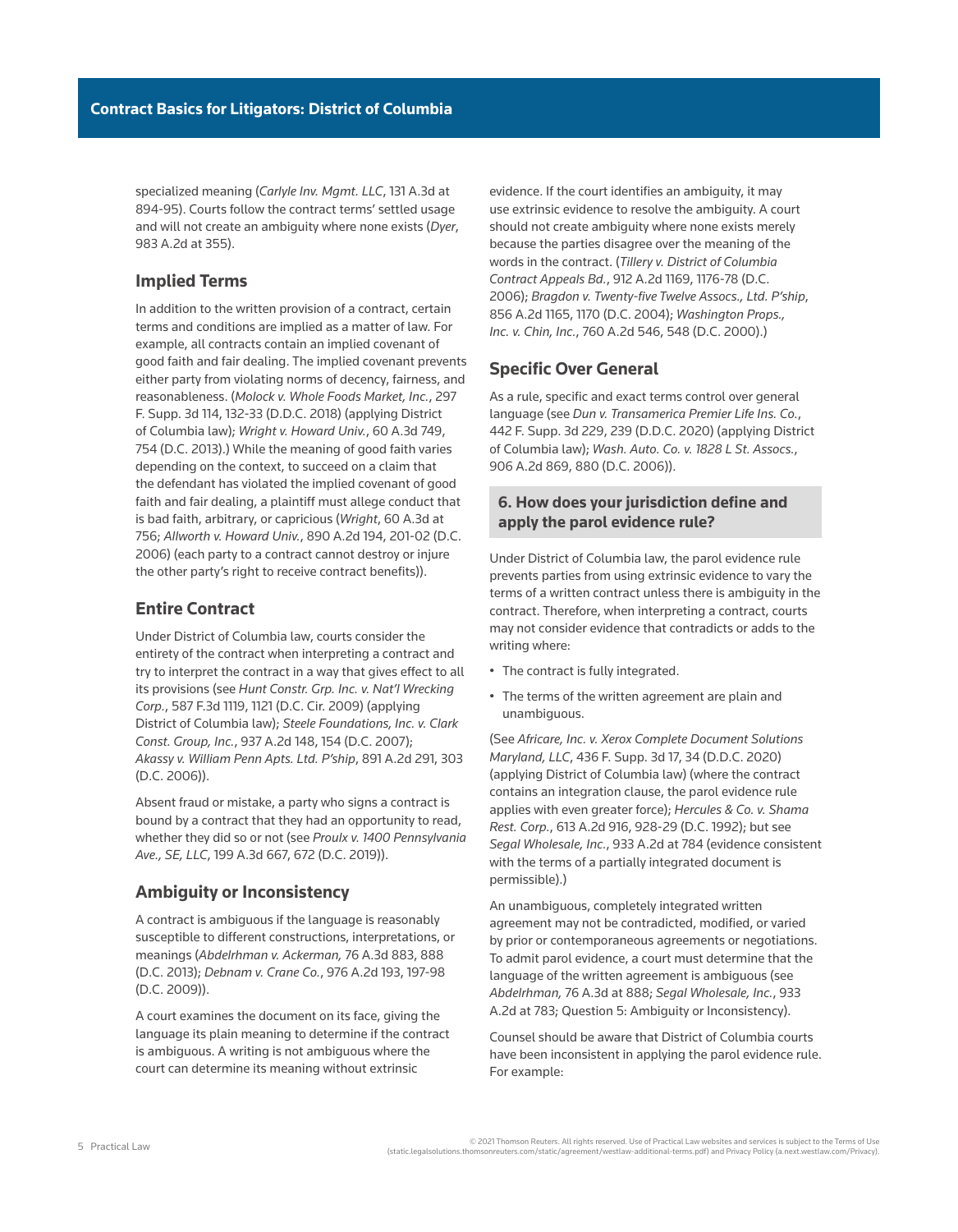- Some courts consider parole evidence only where the contract's language contains an ambiguity.
- Other courts consider both the contract's language and the surrounding circumstances, from the perspective of a reasonable person in the position of the parties, when deciding whether to consider parol evidence.

(See *Abdelrhman,* 76 A.3d at 889; *Dyer*, 982 A.2d at 355; *Patterson v. District of Columbia*, 795 A.2d 681, 693 (D.C. 2002); *Debnam*, 976 A.2d at 197-98 (noting that extrinsic evidence may be relied on once a contract is deemed ambiguous to show the subjective intent of the parties).)

# **Altering and Terminating Contracts**

#### **7. Describe how a party modifies a contract in your jurisdiction.**

Under District of Columbia law, modification of a contract is a change in the original agreement that leaves the general purpose and effect of the contract unchanged (*Akassy*, 891 A.2d at 301). The parties to a contract may modify it:

- In a writing executed by all parties to the contract.
- Orally, unless the contract falls under:
	- the statute of frauds; or
	- the UCC, and then only if the written contract does not bar oral modifications (see D.C. Code § 28:2-209(2)).
- By course of behavior that demonstrates the parties' intent to modify the contract.

(See *2301 M St. Coop. Ass'n v. Chromium LLC*, 209 A.3d 82, 90 (D.C. 2019); *Stancil v. First Mt. Vernon Indus. Loan Ass'n*, 131 A.3d 867, 872 (2014); *Hildreth Consulting Eng'rs, P.C. v. Larry E. Knight, Inc.*, 801 A.2d 967, 974 (D.C. 2002).)

The parties must support a modification with new consideration. Merely fulfilling previous obligations is not adequate consideration to support a modification. (See *Rinck v. Assoc. of Reserve City Bankers*, 676 A.2d 12, 18 (D.C. 1996); *Hershon v. Hellman Co., Inc.*, 565 A.2d 282, 283 (D.C. 1989); but see D.C. Code § 28:2-209(2) (consideration not required for contracts falling under the UCC).)

**8. Does your jurisdiction recognize novations? If so, how does your jurisdiction define them and how are they executed?**

Yes. Under District of Columbia law, a novation is a separate and new agreement between the parties that replaces one debtor for another or discharges an existing obligation and substitutes a new one. (*Hemisphere Nat'l Bank v. D.C. Ins. Guar. Ass'n*, 412 A.2d 31, 37 (D.C. 1980).)

A novation is valid if:

- A valid agreement exists.
- The parties extinguish that agreement and replace it with a new one.
- The new contract is valid and supported by new and valid consideration.

(See *Federal Nat'l Mortgage Assoc. v. Epicurean Foods, LLC*, 2017 WL 10186586, at \*3 (D.D.C. January 25, 2017) (applying District of Columbia law); *Bashir v. Moayedi*, 627 A.2d 997, 999 (D.C. 1993) (novation is unavailable absent the parties' mutual agreement to release the debtor from liability).)

A debtor must establish by clear and convincing evidence that all parties to the transaction intended to create a novation (*Pallie v. Riggs Nat'l Bank*, 697 A.2d 1239, 1242 (D.C. 1997); *Hemisphere Nat'l Bank*, 412 A.2d at 37).

#### **9. Describe how a party terminates a contract in your jurisdiction.**

Under District of Columbia law, a contract generally terminates on or after:

- The occurrence of an agreed contractual event.
- The satisfaction of the contractual obligations.
- A date specified in the contract.

District of Columbia law treats a contract as lasting for a "reasonable time" and subject to termination on "reasonable notice" if the contract either:

- Does not contain a provision limiting its duration.
- Purports to remain in effect indefinitely.

(See *Uriate v. Perez-Molina*, 434 F. Supp. 76, 79-80 (D.D.C. 1977) (applying District of Columbia law).)

To terminate a contract before the parties have satisfied its terms, the terminating party must either:

- Have a valid legal justification, such as the other party's material breach.
- Comply with contractual provisions that govern early termination.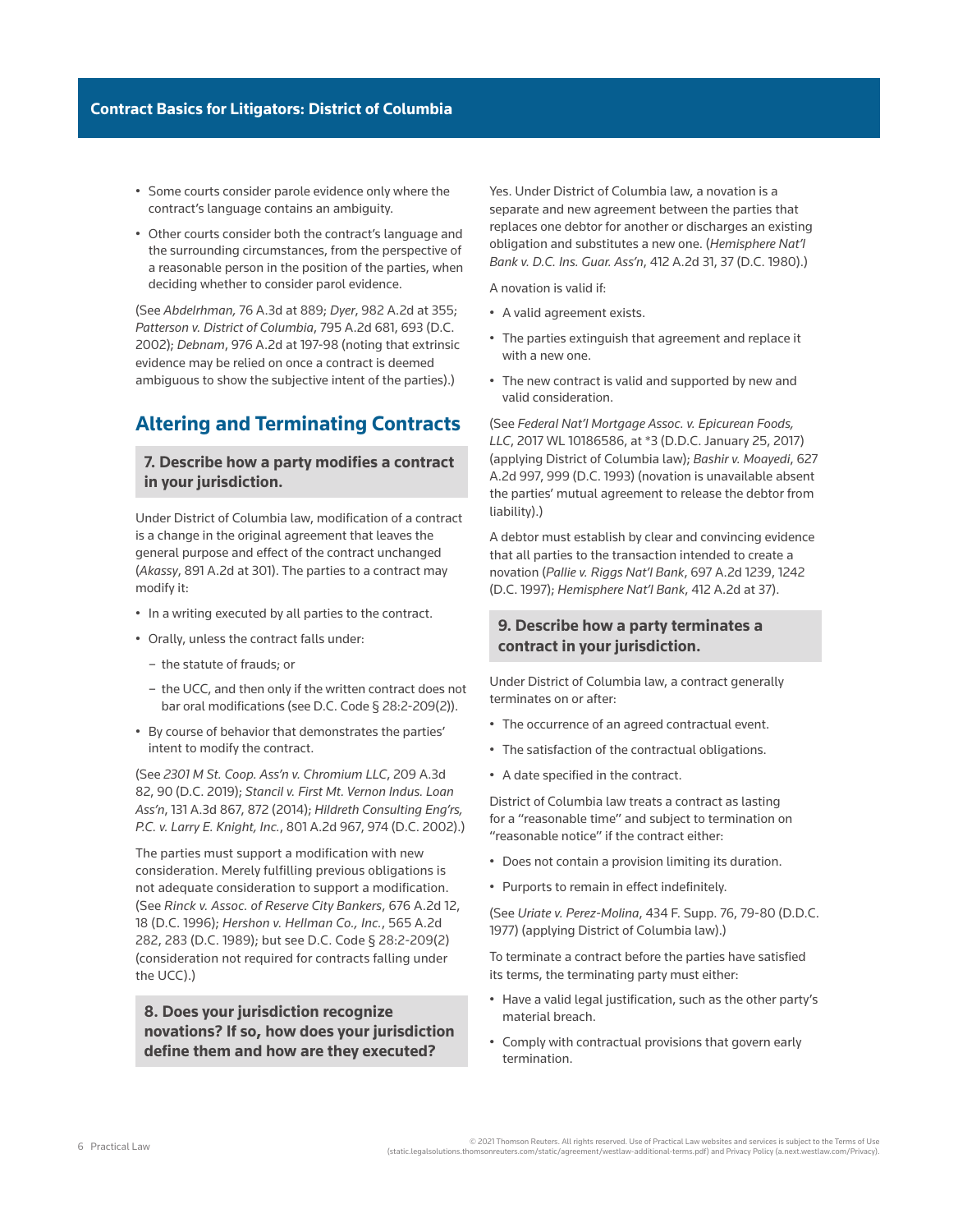(See *Howard Town Center Dev., LLC v. Howard University*, 278 F. Supp. 3d 333, 343 (D.D.C. 2017) (applying District of Columbia law) (termination complied with requirements of operating agreements).)

# **Dispute Resolution Clauses**

### **10. How does your jurisdiction interpret and enforce choice of law provisions?**

Under District of Columbia law, courts enforce choice of law provisions if there is a reasonable relationship between the contract and the state law specified in a choice of law provision (*Orchin v. Great W. Life & Annuity Ins. Co.*, 133 F. Supp. 3d 138, 146-47 (D.D.C. 2015) (applying District of Columbia law)). District of Columbia choice of law applies unless the contract specifically provides otherwise. Choice of law provisions only apply to substantive law and not to procedural law, which is governed by the law of the forum. (*Parker v. K&L Gates, LLP*, 76 A.3d 859, 867 (D.C. 2013); *Olivarius v. Stanley J. Sarnoff Endowment for Cardiovascular Science, Inc.*, 858 A.2d 457, 463 (D.C. 2004).)

Courts routinely find the state in which the corporate party's headquarters is located to be a jurisdiction reasonably connected to the contract (*Orchin*, 133 F. Supp. 3d at 146-47 (applying District of Columbia law) (enforcing choice-of-law provision where the corporate defendant was headquartered in Illinois)).

### **11. How does your jurisdiction interpret and enforce choice of forum provisions?**

Under District of Columbia law, forum selection clauses are prima facie valid, and courts enforce them, if:

- The forum selection clause was reasonably communicated to the objecting party.
- There is a reasonable connection between the chosen forum and the contract.
- The forum selection clause is not otherwise unreasonable.

(See *Forrest v. Verizon Commc'ns, Inc.*, 805 A.2d 1007, 1010-12 (D.C. 2002); *Yazdani v. Access ATM*, 941 A.2d 429, 431 (D.C. 2008).)

A forum selection clause is unreasonable if the court finds one of the following:

- The clause was induced by fraud or overreaching.
- The forum is so unfair and inconvenient that it deprives a party of a remedy or of its day in court.

• Enforcement of the provision would violate a strong public policy of the forum where the action is filed.

(See *Dentons US LLP v. Republic of Guinea*, 208 F. Supp. 3d 330, 347 (D.D.C. 2016) (applying District of Columbia law); *Yazdani*, 941 A.2d at 431 n. 2; *Forrest*, 805 A.2d at 1011-12.)

# **12. How does your jurisdiction interpret and enforce alternative dispute resolution provisions, such as mediation and arbitration clauses?**

Under District of Columbia law, courts may not rule on the merits of a claim underlying an arbitration. However, courts may decide if:

- A valid agreement to arbitrate exists.
- The dispute in controversy is subject to an agreement to arbitrate.

(D.C. Code § 16-4406(b); D.C. Code §§ 16-4401 to 16-4432).)

Arbitrators determine if:

- A condition precedent to arbitrability has occurred.
- The contract is enforceable.
- The merits of the dispute.

(See D.C. Code § 16-4406(c); *Cole v. Burns Intern. Sec. Svcs.*, 105 F.3d 1465, 1482-83 (D.C. Cir. 1997) (applying District of Columbia law) (agreement to arbitrate is enforceable where, for instance, it contains minimal standards of procedural fairness and does not require the relinquishment of any statutory rights).)

The party seeking to compel arbitration must establish that a valid agreement to arbitrate exists (*Johansson v. Cent. Properties, LLC*, 320 F. Supp. 3d 218, 222 (D.D.C. 2018) (applying District of Columbia law)). Any ambiguity is construed in favor of arbitration (*Woodroof v. Cunningham*, 147 A.3d 777, 789 (D.C. 2016); *2200 M St. LLC v. Mackell*, 940 A.2d 143, 151 (D.C. 2007) (there is a presumption in favor of arbitration where a valid arbitration agreement exists)).

Under the severability doctrine, even if another provision of the contract, or the whole contract, is invalid, unenforceable, or void, a court can enforce a specific agreement to arbitrate (see *Menna v. Plymouth Rock Assurance Corp.*, 987 A.2d 458, 465 n.30 (D.C. 2010)).

Federal courts apply state contract law to determine whether the parties entered into a valid arbitration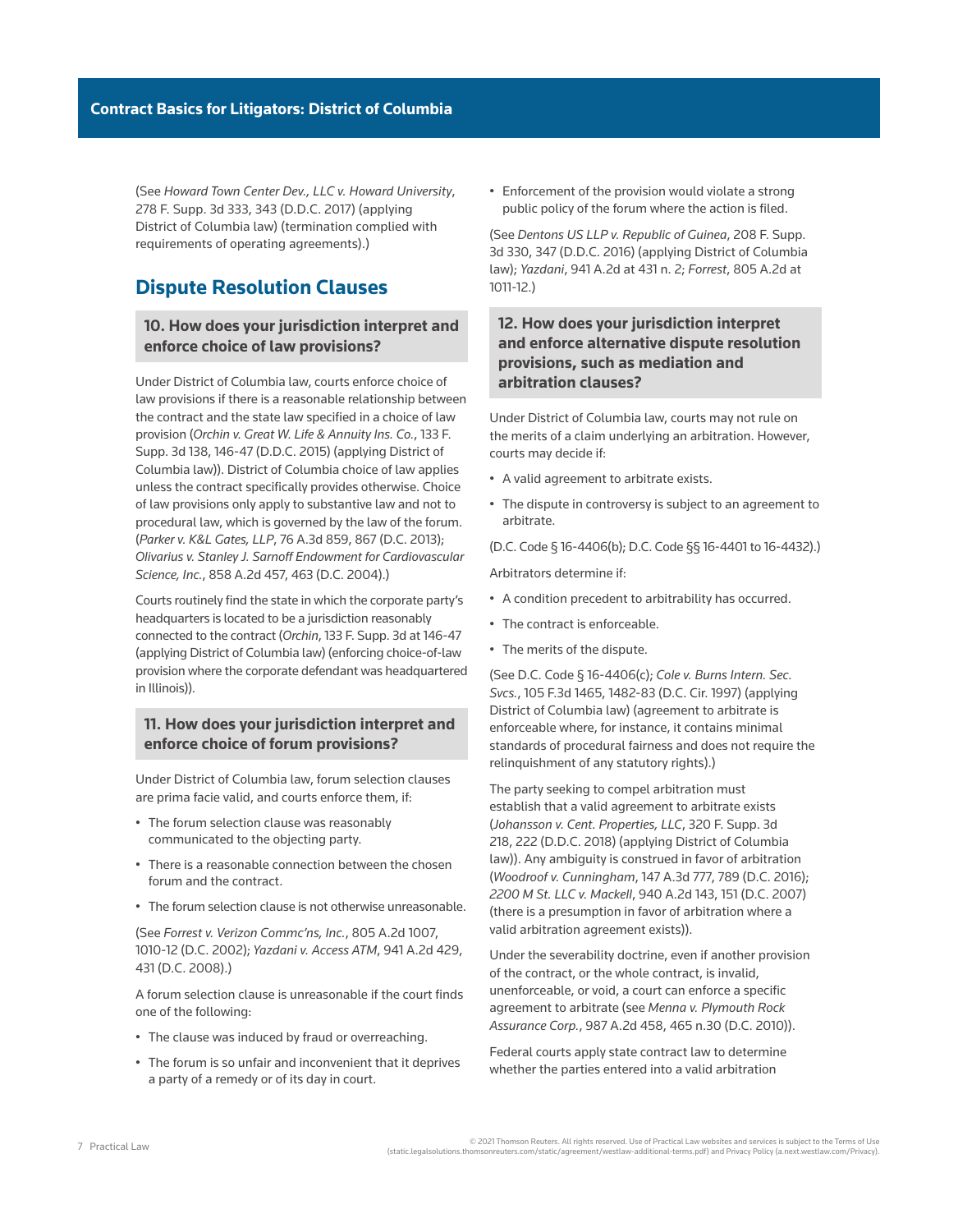agreement (see *Mobile Now, Inc.*, 393 F. Supp. 3d at 63-64). Where the Federal Arbitration Act (FAA) applies, federal substantive law preempts state substantive law in both federal and state courts (see *Allied-Bruce Terminix Companies v. Dobson*, 513 U.S. 265, 271-72 (1995)).

# **Breach of Contract**

# **13. What are the elements of a breach of contract claim in your jurisdiction?**

Under District of Columbia law, the party alleging breach of contract must prove:

- A valid contract between the parties.
- An obligation or duty arising out of the contract.
- A material breach of that duty.
- Damages caused by the breach.

(See *Moini v. LeBlanc*, 456 F. Supp 3d 34, 50 (D.D.C. 2020) (applying District of Columbia law); *Tsintolas Realty Co. v. Mendez*, 984 A.2d 181, 187 (2009).)

# **14. Describe what circumstances are considered an actionable breach of contract in your jurisdiction.**

Under District of Columbia law, the breach of contract must be material to be actionable. A breach is material if it either:

- Goes to the essence of the agreement between the parties.
- Is so serious as to destroy the essential object of the agreement.

(See *Associated Mortg. Bankers, Inc. v. Carson*, 2020 WL 4748091, at \*5 (D.D.C. Aug. 17, 2020) (applying District of Columbia law) (noting that the standard of materiality for the purpose of deciding whether a contract was breached is necessarily imprecise and flexible); *3511 13th St. Tenants' Ass'n v. 3511 13th St., N.W. Residence, LLC*, 922 A.2d 439, 445 (D.C. 2007).)

District of Columbia law recognizes a cause of action for breach of the implied covenant of good faith and fair dealing. To succeed on a breach of implied covenant of good faith and fair dealing claim, a plaintiff must allege conduct that, although not expressly forbidden by the contract, deprives the other party from receiving the contract's benefits, whether by bad faith or arbitrary or

capricious conduct (*Wright*, 60 A.3d at 756; *Allworth*, 890 A.2d at 201-02 (contracting parties cannot destroy or injure the other party's right to receive the contract's benefits); see Question 4).

The District of Columbia also recognizes the doctrine of anticipatory breach. Under this doctrine, an aggrieved party may sue before a breach if the other party has anticipatorily repudiated the contract. The repudiating party must have communicated, by word or conduct, unequivocally and positively its intention not to perform (*Wash. Nat'ls Stadium LLC*, 192 A.3d at 586; *Eastbanc, Inc.*, 940 A.2d at 1005; *Order of AHEPA v. Travel Consultants, Inc.,* 367 A.2d 119, 125 (D.C. 1976)).

The doctrine of anticipatory breach does not apply to unilateral contracts and, in particular, to unilateral contracts for the payment of money only. The plaintiff can treat the anticipatory repudiation as a present breach or can elect to wait to file a claim once performance is due. (see *Glenn*, 281 F. Supp. 3d at 139 (applying District of Columbia law).)

**15. What is the statute of limitations for a breach of contract action in your jurisdiction? Please also discuss when the limitations period begins to run, whether it may be tolled, and how to plead the defense.**

Under District of Columbia law, the statute of limitations for breach of an express or implied contract is three years (D.C. Code Ann. § 12–301(7); D.C. Code § 12- 301(6) (statute of limitations for an action brought on an instrument under seal is 12 years); *Wright*, 60 A.3d at 751).

A cause of action for breach of contract accrues when the defendant breaches the contract (see *Eastbanc, Inc.*, 940 A.2d at 1004; *Cunningham & Assocs. v. Dugau*, 909 A.2d 1001, 1002 (D.C. 1996) (for contract for services rendered, statute of limitations begins to run when performance is complete or when one of the parties breaches the contract)). The limitations period for a breach of contract action begins to run from the time of breach even in the absence of substantial monetary damages (*Wright*, 60 A.3d at 753 (it is the breach of contract, not damages sustained, that is the essence of a breach of contract action); but see *Moini*, 456 F. Supp. 3d at 51 (noting a potential conflict in the caselaw regarding damages)).

In the case of anticipatory breach of a bilateral contract, the time of accrual depends on whether the plaintiff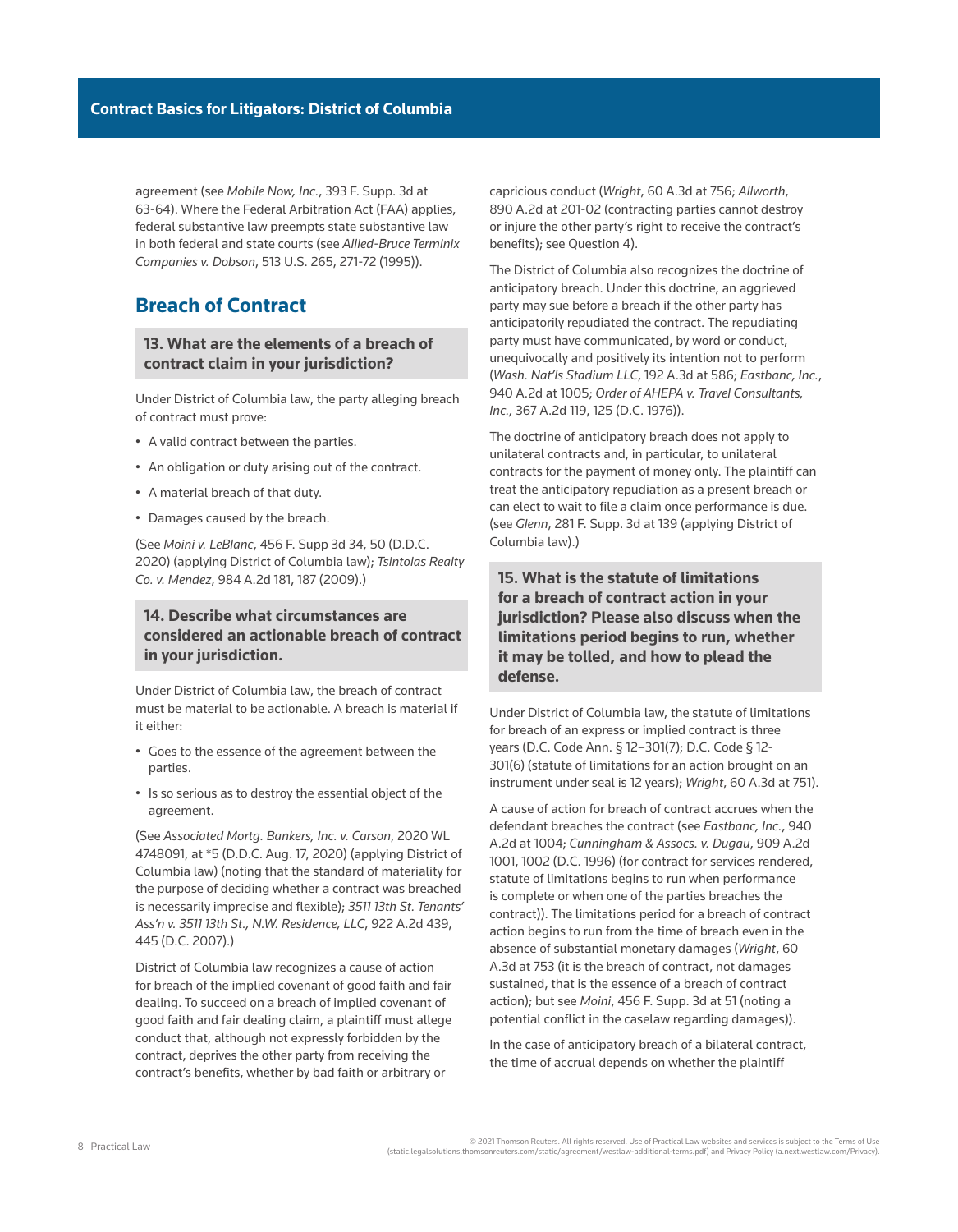chooses to treat the anticipatory repudiation as a present breach or elects to wait to file a claim once performance is due (*Glenn*, 281 F. Supp. 3d at 139 (applying District of Columbia law) (noting that the statute of limitations only begins to run when a party repudiates the contract and the plaintiff treats the repudiation as a breach)).

Generally, a defendant raises the statute of limitations as an [affirmative defense](http://us.practicallaw.thomsonreuters.com/Document/I0f9fbfe2ef0811e28578f7ccc38dcbee/View/FullText.html?originationContext=document&vr=3.0&rs=cblt1.0&transitionType=DocumentItem&contextData=(sc.Search)) in its answer to the complaint. A defendant may waive this defense if it does not raise it in a responsive pleading. However, if the face of the complaint reveals that the statute of limitations has expired, a defendant may raise the statute of limitations in a motion to dismiss. (*Logan v. LaSalle Bank Nat. Ass'n*, 80 A.3d 1014, 1019-20 (D.C. 2013); but see *Smoth v. Washington Post Co.*, 962 F. Supp. 2d 79, 86 (D.D.C. 2013) (applying District of Columbia law) (dismissal of a complaint is unfavored since a statute of limitations defense often depends on contested issues of fact).)

#### **Discovery Rule**

Under District of Columbia law, the discovery rule tolls the statute of limitations until the plaintiff knew or should have known the facts giving rise to the cause of action. The cause of action accrues when the plaintiff has either:

- Actual notice of a cause of action.
- Inquiry notice because the plaintiff met their duty to act reasonably under the circumstances in investigating matters affecting their affairs, and the investigation, if conducted correctly, led to actual notice.

(See *Harris v. Ladner*, 828 A.2d 203, 205-06 (D.C. 2003); *Diamond v. Davis*, 680 A.2d 364, 372 (D.C.1996) (discussing "actual notice" and "inquiry notice" regarding the discovery rule); *Ehrenhaft v. Malcom Price, Inc.*, 483 A.2d 1192, 1201- 02 (D.C. 1984) (discussing application of the discovery rule in the context of contract and warranty claims).)

# **Equitable Estoppel**

Under District of Columbia law, a court may equitably toll the statute of limitations where a defendant, by affirmative conduct, lulls the plaintiff into not suing, which results in the statute of limitations expiring. This may occur where, for example, a plaintiff is lulled into not filing suit within the limitations period by assurances of payment from the responsible party's insurance company. (*Bailey v. Greenberg*, 516 A.2d 934, 940 (D.C. 1986).)

A plaintiff may not assert equitable estoppel if the circumstances causing the delay have ended and ample time exists for the plaintiff to bring suit within the statute of limitations period (*Tiger Steel Eng'g, LLC v. Symbion Power, LLC*, 195 A.3d 793, 803 (D.C. 2018) (lulling doctrine did not apply where defendant's actions in lulling plaintiff into thinking defendant would pay amounts due under a contract stopped at least a year before the statute of limitations period ended); *Cunningham*, 909 A.2d at 1003 (lulling doctrine does not affect the accrual of a cause of action, but merely estops the assertion of a statute of limitations defense when the plaintiff has been lulled into inaction for the entire statute of limitations period)).

### **16. Under what circumstances does your jurisdiction recognize a third party's standing to sue for breach of contract?**

Under District of Columbia law, a third party has standing to sue for breach of contract if the third party can show that:

- There is a valid binding contract between the contracting parties.
- The contracting parties had an express or implied intention to benefit the third party directly.

(See *Silberberg v. Becker*, 191 A.3d 324, 336 (D.C. 2018); *Fort Lincoln Civic Ass'n, Inc. v. Fort Lincoln New Town Corp.*, 944 A.2d 1055, 1064 (D.C. 2008); *Fields v. Tillerson*, 726 A.2d 670, 672 (D.C. 1999).)

An indirect interest in the contract is insufficient to support third-party beneficiary status. However, if the contract and the circumstances around the contract indicate a party is the intended beneficiary, the third party need not be named specifically in the contract. (*Silberberg*, 191 A.3d at 332; *Fort Lincoln Civic Ass'n, Inc.*, 944 A.2d at 1064-65.) Parties can include a provision in their contract expressly preventing third parties from enforcing the contract (see *FiberLight, LLC v. Nat'l R.R. Corp.*, 81 F. Supp. 3d 93, 109-10 (D.D.C. 2015) (applying District of Columbia law); *Fort Lincoln Civic Ass'n, Inc.*, 944 A.2d at 1069).

# **Remedies for Breach of Contract**

# **17. What legal remedies are available to the non-breaching party in your jurisdiction?**

Under District of Columbia law, the prevailing plaintiff in a breach of contract action typically may recover either:

- Compensatory damages, which may include:
	- general damages; and
	- consequential (or special) damages.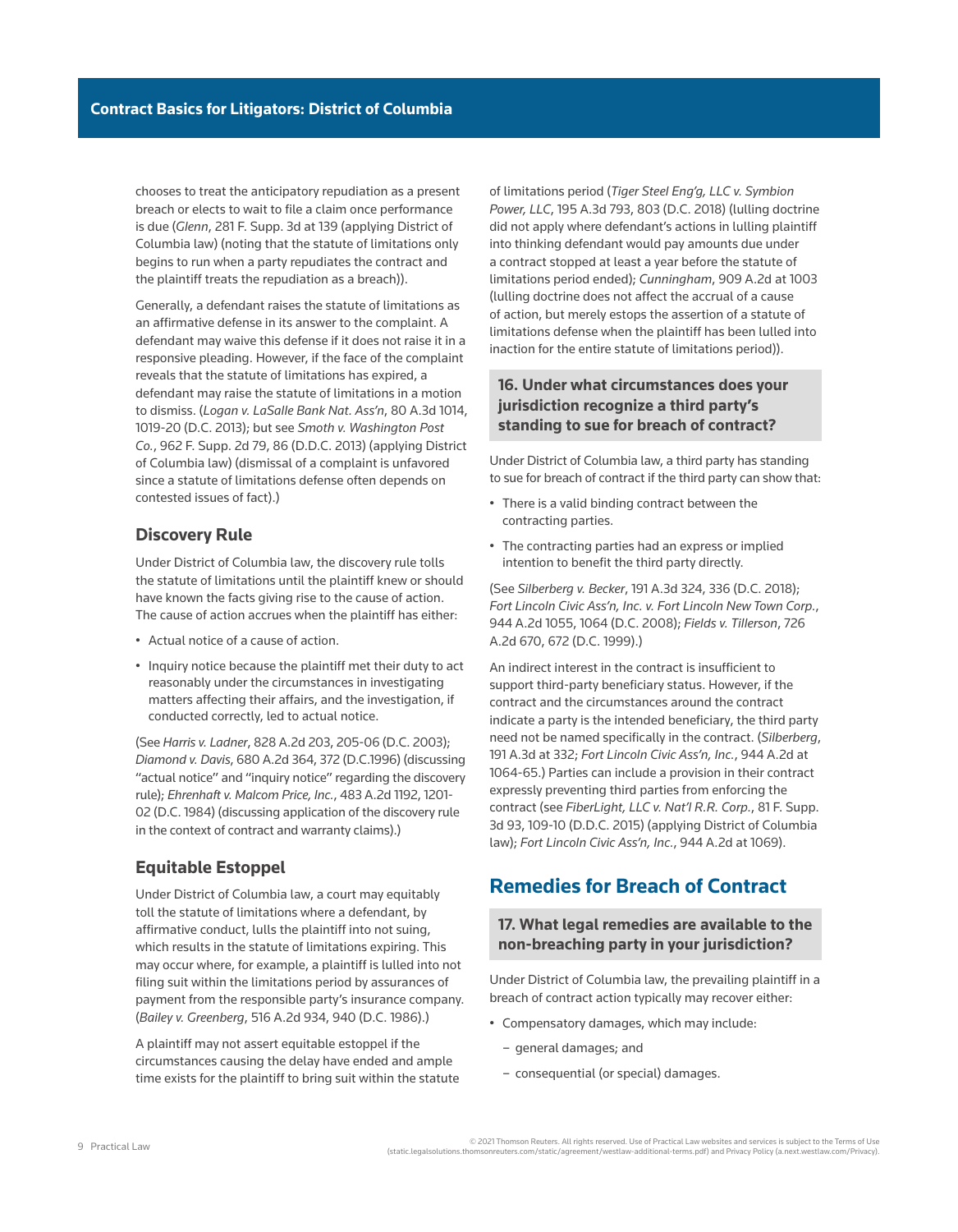- Liquidated damages if required under the contract.
- Restitution.

A party generally cannot recover punitive damages in ordinary breach of contract actions. Where the alleged conduct does not constitute an independent tort, the breach of contract cannot merge with and assume the character of a willful tort (see *Choharis v. State Farm Fire & Cas. Co.*, 961 A.2d 1080, 1090 (D.C. 2008); *Nugent v. Unum Life Ins. Co. of Am.*, 752 F. Supp. 2d 46, 57 (D.D.C. 2010) (applying District of Columbia law) (dismissing an intentional infliction of emotional distress claim because the plaintiff's basic claim was based on a breach of contract).)

A party prevailing on a breach of contract claim may recover interest on the damages awarded from the date of the judgment. The jury or the court has discretion to also award prejudgment interest to fully compensate the plaintiff. (D.C. Code § 15-109; D.C. Code § 28-3302.)

### **Compensatory Damages**

The purpose of compensatory damages is to restore the plaintiff to the same position they would have been in had the defendant not breached the contract (*Hildreth Consulting Eng'rs, P.C.*, 801 A.2d at 972; *Rowan Heating– Air Conditioning–Sheet Metal, Inc. v. Williams*, 580 A.2d 583, 585 (D.C. 1990)). Compensatory damages include:

- **General damages.** General damages are those damages that are the natural consequence and proximate result of the breaching party's conduct (*Executive Sandwich Shoppe, Inc. v. Carr Realty Corp.*, 749 A.2d 724, 736-37 (D.C. 2000)).
- **Consequential damages.** Consequential damages do not flow directly from the breach, but a party may recover them when the damages were, either before or at contracting:
	- reasonably foreseeable or foreseen;
	- within the contemplation of both parties; and
	- proved with reasonable certainty.

(See *Klayman v. Jud. Watch*, 255 F. Supp. 3d 161, 168 (D.D.C. 2017) (applying District of Columbia law).)

### **Liquidated Damages**

Contracts may contain a liquidated damages clause, which determines in advance the measure of damages if a breach occurs. Courts generally enforce liquidated damages clauses if the amount of liquidated damages provided for is a reasonable forecast of just compensation at the time of contracting. (*Proulx*, 199 A.3d at 673.)

#### **Restitution Damages**

Under District of Columbia law, an action seeking restitution is an alternative to an action seeking damages. Restitution is limited to recovery under an express contract when there has been a repudiation or material breach. (See *United States ex rel. Am. Civ. Constr. LLC v. Hirani Eng'g & Land Surveying, PC*, 962 F.3d 587, 594-95 (D.C. Cir. 2020) (applying District of Columbia law); *Lee v. Foote*, 481 A.2d 484, 485-86 (D.C. 1984) (purpose of restitution is to put the plaintiff in as good as position as before the contract was made).)

# **18. What equitable or other non-legal remedies are typically available to the nonbreaching party in your jurisdiction?**

Under District of Columbia law, if money damages are unavailable or inadequate to compensate the plaintiff for its loss, a court may award equitable relief for breach of contract. The most common equitable remedies include:

- Injunctive relief (see *Hospitality Staffing Sols., LLC v. Reyes*, 736 F. Supp. 2d 192, 200 (D.D.C. 2010) (applying District of Columbia law)).
- Rescission (see *In re Estate of McKenney*, 953 A.2d 336, 342 (D.C. 2008).
- Reformation (see *In re Estate of Munawar*, 981 A.2d 584, 587 (D.C. 2009).
- [Specific performance](http://us.practicallaw.thomsonreuters.com/Document/Ibb0a1351ef0511e28578f7ccc38dcbee/View/FullText.html?originationContext=document&vr=3.0&rs=cblt1.0&transitionType=DocumentItem&contextData=(sc.Search)) (*Clark v. Route*, 951 A.2d 757, 759–60 (D.C. 2008).

A party to a contract may also seek a declaratory judgment asking the court to rule on the construction or validity of the contract or on the rights, status, or legal relations of the parties (see *1230-1250 Twenty-Third St. Condo. Unit Owners Ass'n, Inc. v. Bolandz*, 978 A.2d 1188, 1193 (D.C. App. 2009)).

# **Defenses to Breach of Contract**

# **19. Identify common affirmative defenses to a breach of contract action that your jurisdiction recognizes.**

Under District of Columbia law, defenses to a breach of contract action typically focus on the contract's formation